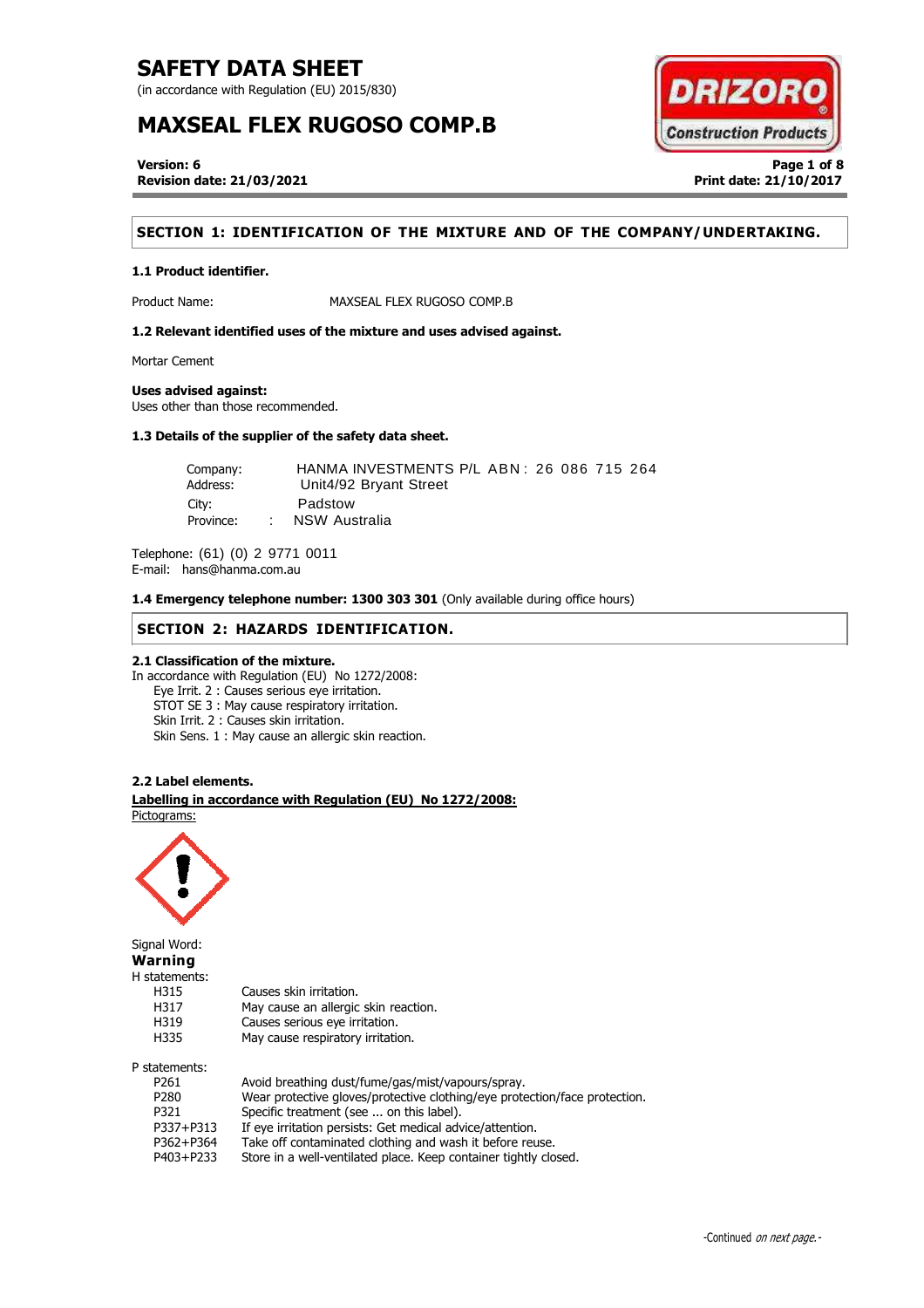(in accordance with Regulation (EU) 2015/830)

# **MAXSEAL FLEX RUGOSO COMP.B**



**Version: 6 Page 2 of 8 Revision date: 21/03/2021 Print date: 21/10/2017**

P501 Dispose of contents/container to ...

### Contains:

Cement, portland, chemicals

### **2.3 Other hazards.**

In normal use conditions and in its original form, the product itself does not involve any other risk for health and the environment.

# **SECTION 3: COMPOSITION/INFORMATION ON INGREDIENTS.**

### **3.1 Substances.**

Not Applicable.

### **3.2 Mixtures.**

Substances posing a danger to health or the environment in accordance with the Regulation (EC) No. 1272/2008, assigned a Community exposure limit in the workplace, and classified as PBT/vPvB or included in the Candidate List:

| <b>Identifiers</b>                     | Name                        | Concentrate | (*)Classification - Regulation (EC)<br>No 1272/2008                                                   |                                    |
|----------------------------------------|-----------------------------|-------------|-------------------------------------------------------------------------------------------------------|------------------------------------|
|                                        |                             |             | Classification                                                                                        | specific<br>concentration<br>limit |
| CAS No: 65997-15-1<br>EC No: 266-043-4 | Cement, portland, chemicals | $20 - 50 %$ | Eye Irrit. 2,<br><b>H319 - STOT</b><br>SE 3, H335 -<br>Skin Irrit. 2,<br>H315 - Skin<br>Sens. 1, H317 |                                    |

(\*)The complete text of the H phrases is given in section 16 of this Safety Data Sheet.

# **SECTION 4: FIRST AID MEASURES.**

IRRITANT PREPARATION. Its repeated or prolonged contact with the skin or mucous membranes can cause irritant symptoms such as reddening of the skin, blisters, or dermatitis. Some of the symptoms may not be immediate. They can cause allergic reactions on the skin.

## **4.1 Description of first aid measures.**

In case of doubt or when symptoms of feeling unwell persist, get medical attention. Never administer anything orally to persons who are unconscious.

## **Inhalation.**

Take the victim into open air; keep them warm and calm. If breathing is irregular or stops, perform artificial respiration. Do not administer anything orally. If unconscious, place them in a suitable position and seek medical assistance.

### **Eye contact**.

If wearing contact lenses, remove them. Wash eyes with plenty of clean and cool water for at least 10 minutes while pulling eyelids up, and seek medical assistance.

## **Skin contact.**

Remove contaminated clothing. Wash skin vigorously with water and soap or a suitable skin cleaner. **NEVER** use solvents or thinners.

## **Ingestion.**

If accidentally ingested, seek immediate medical attention. Keep calm. **NEVER** induce vomiting.

## **4.2 Most important symptoms and effects, both acute and delayed.**

Irritant Product, repeated or prolonged contact with skin or mucous membranes can cause redness, blisters or dermatitis, inhalation of spray mist or particles in suspension may cause irritation of the respiratory tract, some symptoms may not be immediate. Can cause allergic reactions.

### **4.3 Indication of any immediate medical attention and special treatment needed.**

In case of doubt or when symptoms of feeling unwell persist, get medical attention. Never administer anything orally to persons who are unconscious.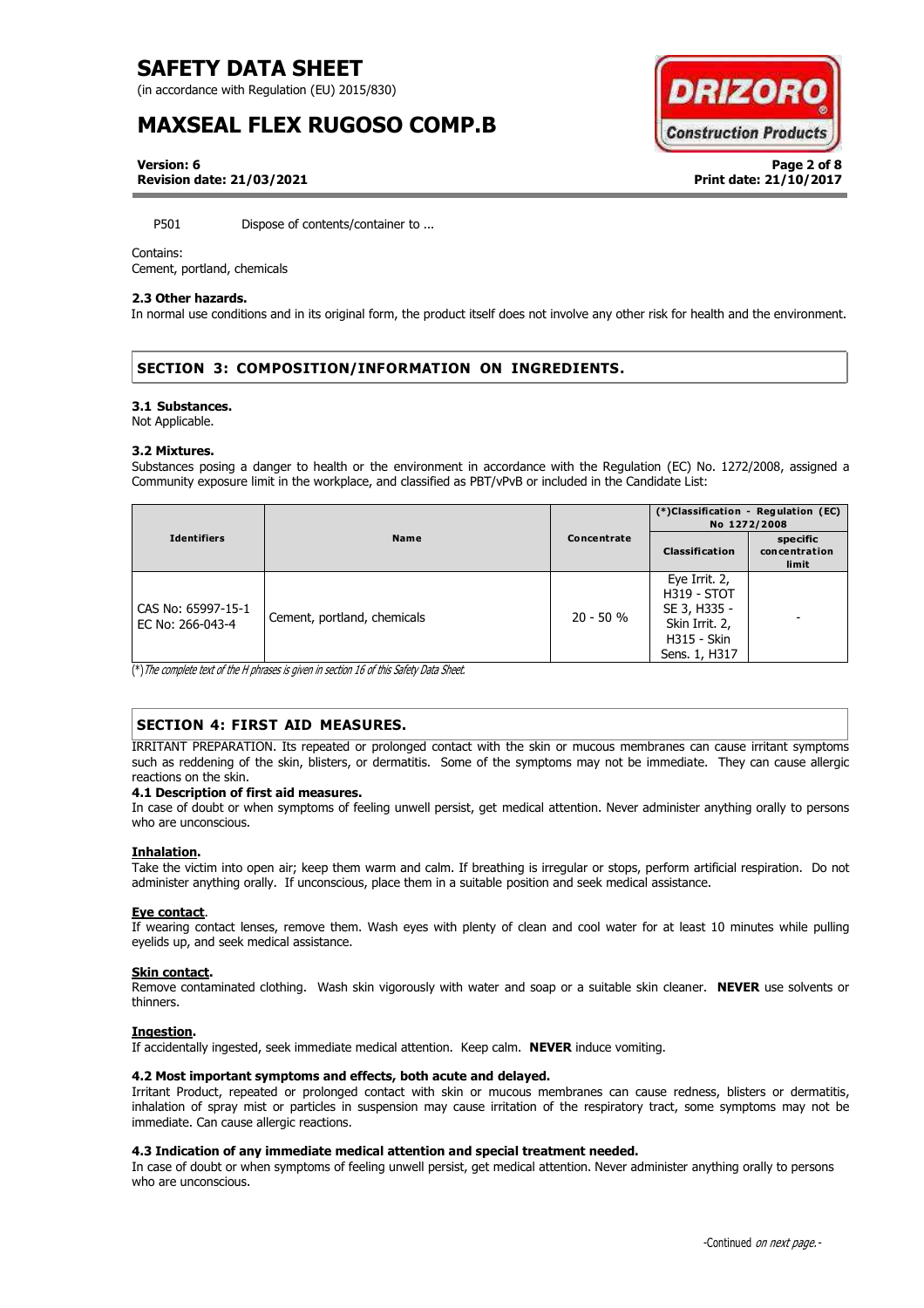(in accordance with Regulation (EU) 2015/830)

# **MAXSEAL FLEX RUGOSO COMP.B**



**Version: 6 Page 3 of 8 Revision date: 21/03/2021 Print date: 21/10/2017**

# **SECTION 5: FIREFIGHTING MEASURES.**

The product does not present any particular risk in case of fire.

### **5.1 Extinguishing media.**

### **Recommended extinguishing methods.**

Extinguisher powder or CO2. In case of more serious fires, also alcohol-resistant foam and water spray. Do not use a direct stream of water to extinguish.

### **5.2 Special hazards arising from the mixture. Special risks.**

Fire can cause thick, black smoke. As a result of thermal decomposition, dangerous products can form: carbon monoxide, carbon dioxide. Exposure to combustion or decomposition products can be harmful to your health.

### **5.3 Advice for firefighters.**

Use water to cool tanks, cisterns, or containers close to the heat source or fire. Take wind direction into account. Prevent the products used to fight the fire from going into drains, sewers, or waterways.

### **Fire protection equipment.**

According to the size of the fire, it may be necessary to use protective suits against the heat, individual breathing equipment, gloves, protective goggles or facemasks, and gloves.

# **SECTION 6: ACCIDENTAL RELEASE MEASURES.**

### **6.1 Personal precautions, protective equipment and emergency procedures.**

For exposure control and individual protection measures, see section 8.

### **6.2 Environmental precautions.**

Prevent the contamination of drains, surface or subterranean waters, and the ground.

### **6.3 Methods and material for containment and cleaning up.**

The contaminated area should be immediately cleaned with an appropriate de-contaminator. Pour the decontaminator on the remains in an opened container and let it act various days until no further reaction is produced.

### **6.4 Reference to other sections.**

For exposure control and individual protection measures, see section 8.

For later elimination of waste, follow the recommendations under section 13.

## **SECTION 7: HANDLING AND STORAGE.**

### **7.1 Precautions for safe handling.**

For personal protection, see section 8. Never use pressure to empty the containers. They are not pressure-resistant containers. In the application area, smoking, eating, and drinking must be prohibited.

Follow legislation on occupational health and safety.

Keep the product in containers made of a material identical to the original.

## **7.2 Conditions for safe storage, including any incompatibilities.**

Store according to local legislation. Observe indications on the label. Store the containers between 5 and 35° C, in a dry and well-ventilated place, far from sources of heat and direct solar light. Keep far away from ignition points. Keep away from oxidising agents and from highly acidic or alkaline materials. Do not smoke. Prevent the entry of non-authorised persons. Once the containers are open, they must be carefully closed and placed vertically to prevent spills.

The product is not affected by Directive 2012/18/EU (SEVESO III).

**7.3 Specific end use(s).**

Not available.

## **SECTION 8: EXPOSURE CONTROLS/PERSONAL PROTECTION.**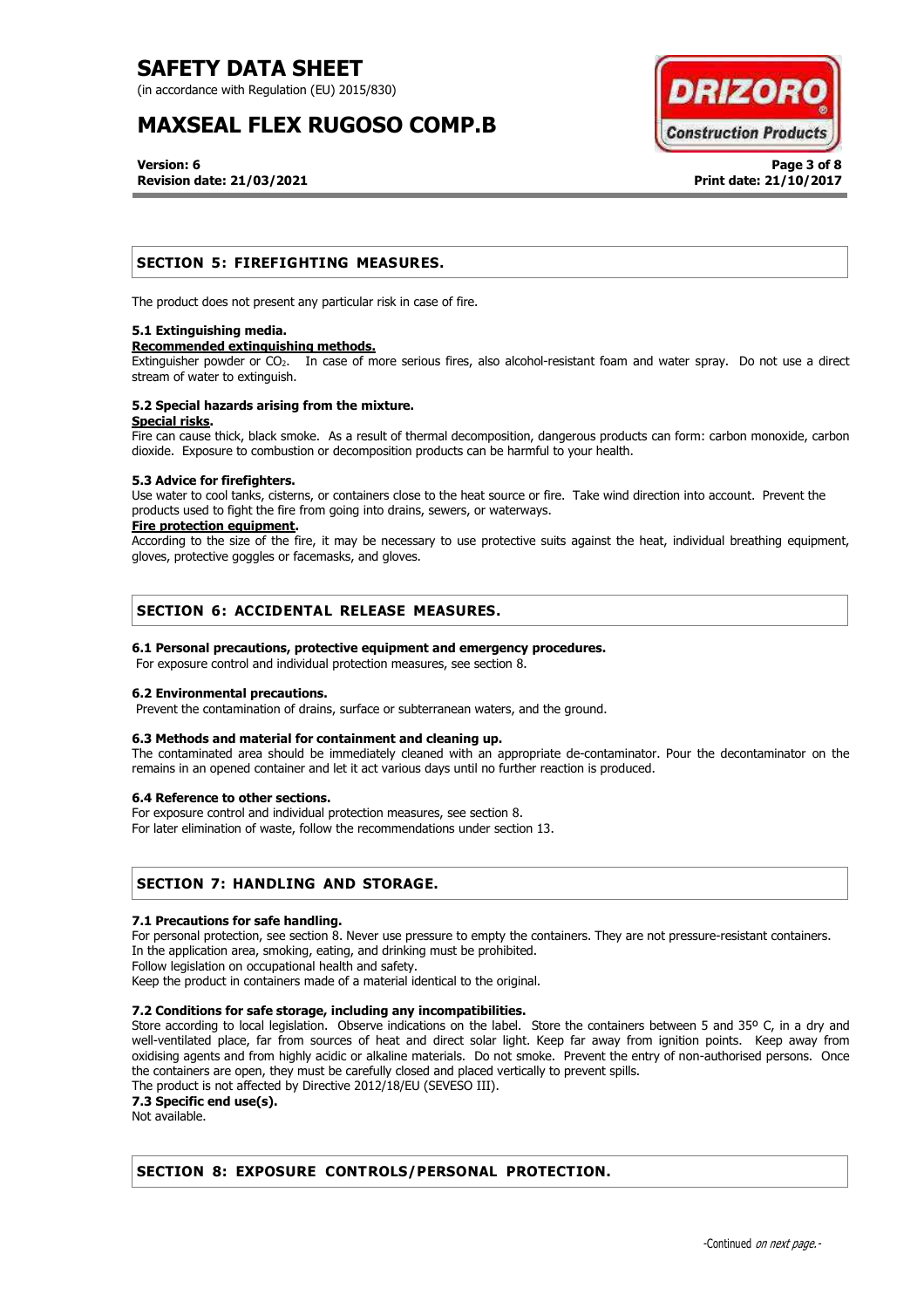(in accordance with Regulation (EU) 2015/830)

# **MAXSEAL FLEX RUGOSO COMP.B**



**Version: 6 Page 4 of 8 Revision date: 21/03/2021 Print date: 21/10/2017**

## **8.1 Control parameters.**

The product does NOT contain substances with Professional Exposure Environmental Limit Values.The product does NOT contain substances with Biological Limit Values.

# **8.2 Exposure controls.**

# **Measures of a technical nature:**

Provide adequate ventilation, which can be achieved by using good local exhaust-ventilation and a good general exhaust system.

| Concentration:               | 100 %                                                                                                                                                                                                                                                                                                           |  |  |
|------------------------------|-----------------------------------------------------------------------------------------------------------------------------------------------------------------------------------------------------------------------------------------------------------------------------------------------------------------|--|--|
| Uses:                        | <b>Mortar Cement</b>                                                                                                                                                                                                                                                                                            |  |  |
| <b>Breathing protection:</b> |                                                                                                                                                                                                                                                                                                                 |  |  |
| PPE:                         | Filter mask for protection against gases and particles.                                                                                                                                                                                                                                                         |  |  |
| Characteristics:             | «CE» marking, category III. The mask must have a wide field of vision and an<br>anatomically designed form in order to be sealed and watertight.                                                                                                                                                                |  |  |
| CEN standards:               | EN 136, EN 140, EN 405                                                                                                                                                                                                                                                                                          |  |  |
| Maintenance:                 | Should not be stored in places exposed to high temperatures and damp environments before use. Special<br>attention should be paid to the state of the inhalation and exhalation valves in the face adaptor.                                                                                                     |  |  |
| Observations:                | Read carefully the manufacturer's instructions regarding the equipment's use and maintenance. Attach<br>the necessary filters to the equipment according to the specific nature of the risk (Particles and aerosols:<br>P1-P2-P3, Gases and vapours: A-B-E-K-AX), changing them as advised by the manufacturer. |  |  |
| Filter Type needed:          | A2                                                                                                                                                                                                                                                                                                              |  |  |
| <b>Hand protection:</b>      |                                                                                                                                                                                                                                                                                                                 |  |  |
| PPE:<br>Characteristics:     | Protective gloves against chemicals.<br>«CE» marking, category III.                                                                                                                                                                                                                                             |  |  |
| CEN standards:               | EN 374-1, En 374-2, EN 374-3, EN 420                                                                                                                                                                                                                                                                            |  |  |
| Maintenance:                 | Keep in a dry place, away from any sources of heat, and avoid exposure to sunlight as much as possible.<br>Do not make any changes to the gloves that may alter their resistance, or apply paints, solvents or<br>adhesives.                                                                                    |  |  |
| Observations:                | Gloves should be of the appropriate size and fit the user's hand well, not being too loose or too tight.<br>Always use with clean, dry hands.                                                                                                                                                                   |  |  |
| Material:                    | Material thickness<br>Breakthrough time<br>PVC (polyvinyl chloride)<br>>480<br>0,35<br>(min.):<br>$(mm)$ :                                                                                                                                                                                                      |  |  |
| <b>Eye protection:</b>       |                                                                                                                                                                                                                                                                                                                 |  |  |
| PPE:<br>Characteristics:     | Face shield.<br>«CE» marking, category II. Face and eye protector against splashing liquid.                                                                                                                                                                                                                     |  |  |
| CEN standards:               | EN 165, EN 166, EN 167, EN 168                                                                                                                                                                                                                                                                                  |  |  |
| Maintenance:                 | Visibility through lenses should be ideal. Therefore, these parts should be cleaned daily. Protectors should<br>be disinfected periodically following the manufacturer's instructions. Make sure that mobile parts move<br>smoothly.                                                                            |  |  |
| Observations:                | Face shields should offer a field of vision with a dimension in the central line of, at least, 150 mm<br>vertically once attached to the frame.                                                                                                                                                                 |  |  |
| <b>Skin protection:</b>      |                                                                                                                                                                                                                                                                                                                 |  |  |
| PPE:                         | Anti-static protective clothing.                                                                                                                                                                                                                                                                                |  |  |
| Characteristics:             | «CE» marking, category II. Protective clothing should not be too tight or loose in<br>order not to obstruct the user's movements.                                                                                                                                                                               |  |  |
| CEN standards:               | EN 340, EN 1149-1, EN 1149-2, EN 1149-3, EN 1149-5                                                                                                                                                                                                                                                              |  |  |
| Maintenance:                 | In order to guarantee uniform protection, follow the washing and maintenance instructions provided by<br>the manufacturer.                                                                                                                                                                                      |  |  |
| Observations:                | The protective clothing should offer a level of comfort in line with the level of protection provided in<br>terms of the hazard against which it protects, bearing in mind environmental conditions, the user's level<br>of activity and the expected time of use.                                              |  |  |
| PPE:<br>Characteristics:     | Anti-static safety footwear.<br>«CE» marking, category II.                                                                                                                                                                                                                                                      |  |  |
| CEN standards:               | EN ISO 13287, EN ISO 20344, EN ISO 20346                                                                                                                                                                                                                                                                        |  |  |
| Maintenance:                 | The footwear should be checked regularly                                                                                                                                                                                                                                                                        |  |  |
| Observations:                | The level of comfort during use and acceptability are factors that are assessed very differently depending<br>on the user. Therefore, it is advisable to try on different footwear models and, if possible, different<br>widths.                                                                                |  |  |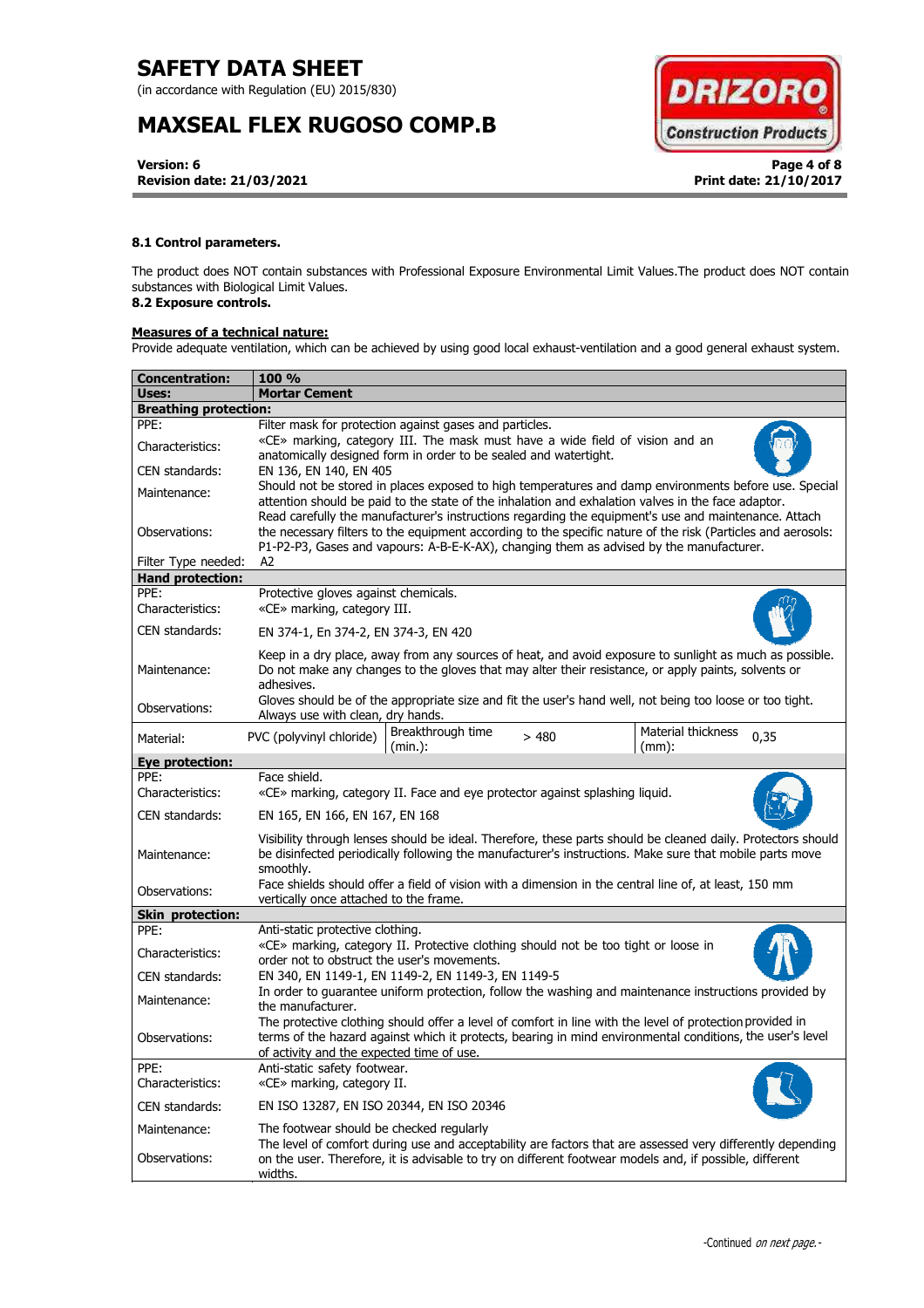(in accordance with Regulation (EU) 2015/830)

# **MAXSEAL FLEX RUGOSO COMP.B**



**Version: 6 Page 5 of 8 Revision date: 21/03/2021 Print date: 21/10/2017**

# **SECTION 9: PHYSICAL AND CHEMICAL PROPERTIES.**

**9.1 Information on basic physical and chemical properties.**  Appearance:Odourless powder with characteristic colour Colour: N.A./N.A. Odour:N.A./N.A. Odour threshold:N.A./N.A. pH:11 -13.5 Melting point: > 1000 °C °C Boiling Point: N.A./N.A. Flash point: N.A./N.A. Evaporation rate: N.A./N.A. Inflammability (solid, gas): N.A./N.A. Lower Explosive Limit: N.A./N.A. Upper Explosive Limit: N.A./N.A. Vapour pressure: N.A./N.A. Vapour density:N.A./N.A. Relative density: 1.30 g/cm<sup>3</sup> Solubility:N.A./N.A. Liposolubility: N.A./N.A. Hydrosolubility: En contacto con agua precipita Partition coefficient (n-octanol/water): N.A./N.A. Auto-ignition temperature: N.A./N.A. Decomposition temperature: N.A./N.A. Viscosity: N.A./N.A. Explosive properties: N.A./N.A. Oxidizing properties: N.A./N.A. N.A./N.A.= Not Available/Not Applicable due to the nature of the product

## **9.2 Other information.**

Pour point: N.A./N.A. Blink: N.A./N.A. Kinematic viscosity: N.A./N.A. N.A./N.A.= Not Available/Not Applicable due to the nature of the product

# **SECTION 10: STABILITY AND REACTIVITY.**

### **10.1 Reactivity.**

The product does not present hazards by their reactivity.

### **10.2 Chemical stability.**

Unstable in contact with: - Acids.

# **10.3 Possibility of hazardous reactions.**

Neutralization can occur on contact with acids.

**10.4 Conditions to avoid.**

- Avoid contact with acids.

### **10.5 Incompatible materials.**

Avoid the following materials:

- Acids.

#### **10.6 Hazardous decomposition products.**

Depending on conditions of use, can be generated the following products: - Corrosive vapors or gases.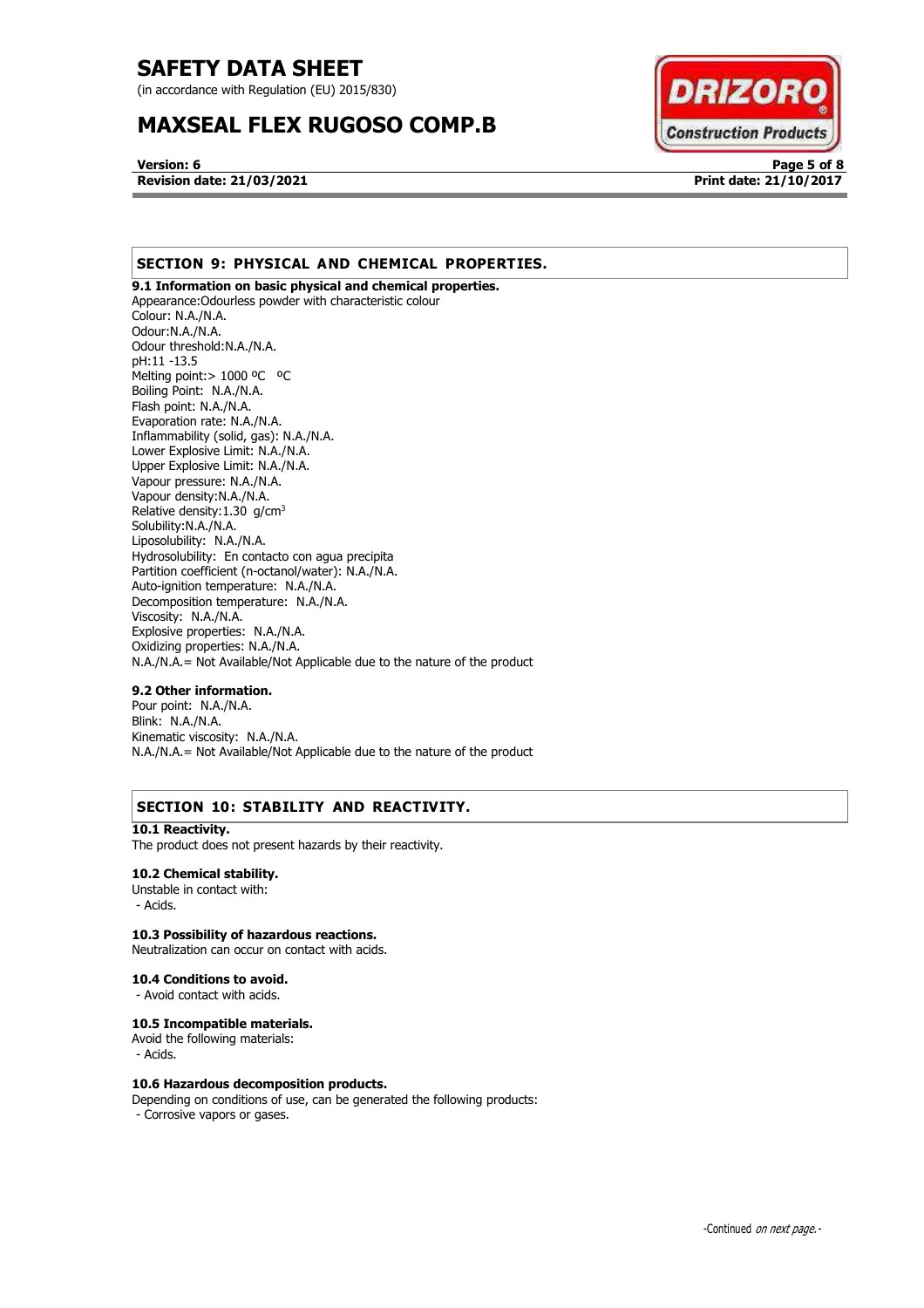(in accordance with Regulation (EU) 2015/830)

# **MAXSEAL FLEX RUGOSO COMP.B**



## **Version: 6 Page 6 of 8 Revision date: 21/03/2021 Print date: 21/10/2017**

# **SECTION 11: TOXICOLOGICAL INFORMATION.**

IRRITANT PREPARATION. Splatters in the eyes can cause irritation.

IRRITANT PREPARATION. The inhalation of spray mist or suspended particulates can irritate the respiratory tract. It can also cause serious respiratory difficulties, central nervous system disorders, and in extreme cases, unconsciousness.

IRRITANT PREPARATION. Its repeated or prolonged contact with the skin or mucous membranes can cause irritant symptoms such as reddening of the skin, blisters, or dermatitis. Some of the symptoms may not be immediate. They can cause allergic reactions on the skin.

# **11.1 Information on toxicological effects.**

There are no tested data available on the product. Repeated or prolonged contact with the product can cause the elimination of oil from the skin, giving rise to non-allergic contact dermatitis and absorption of the product through the skin.

Splatters in the eyes can cause irritation and reversible damage.

a) acute toxicity; Not conclusive data for classification.

b) skin corrosion/irritation; Product classified: Skin irritant, Category 2: Causes skin irritation.

c) serious eye damage/irritation; Product classified: Eye irritation, Category 2: Causes serious eye irritation.

d) respiratory or skin sensitisation; Product classified: Skin sensitiser, Category 1: May cause an allergic skin reaction.

e) germ cell mutagenicity; Not conclusive data for classification.

f) carcinogenicity; Not conclusive data for classification.

g) reproductive toxicity; Not conclusive data for classification.

h) STOT-single exposure; Product classified: Specific target organ toxicity following a single exposure, Category 3:

i) STOT-repeated exposure; Not conclusive data for classification.

j) aspiration hazard; Not conclusive data for classification.

# **SECTION 12: ECOLOGICAL INFORMATION.**

### **12.1 Toxicity.**

No information is available regarding the ecotoxicity of the substances present.

### **12.2 Persistence and degradability.**

No information is available about persistence and degradability of the product.

### **12.3 Bioaccumulative potencial.**

No information is available regarding the bioaccumulation of the substances present.

# **12.4 Mobility in soil.**

No information is available about the mobility in soil. The product must not be allowed to go into sewers or waterways. Prevent penetration into the ground.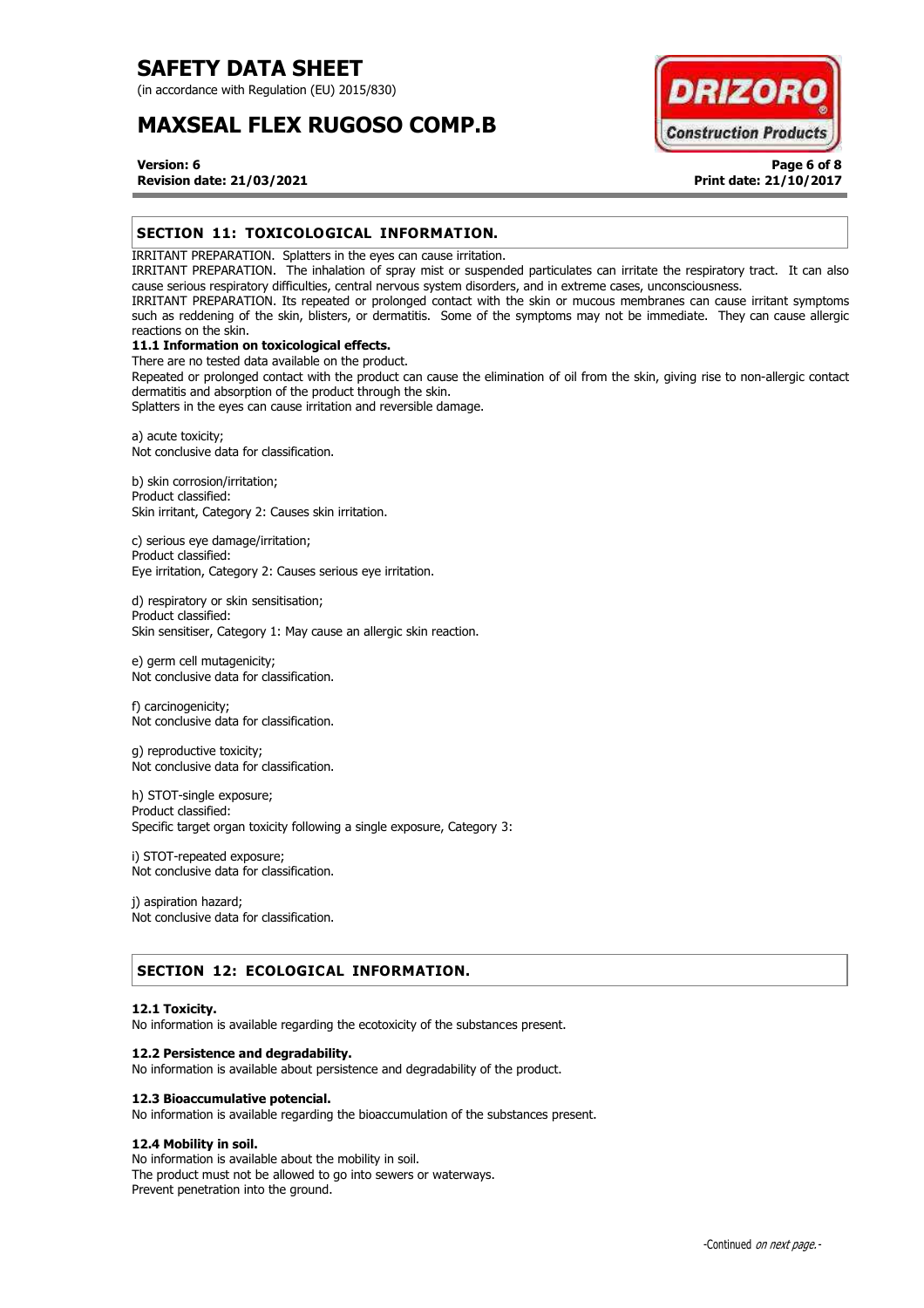(in accordance with Regulation (EU) 2015/830)

# **MAXSEAL FLEX RUGOSO COMP.B**



**Version: 6 Page 7 of 8 Revision date: 21/03/2021 Print date: 21/10/2017**

### **12.5 Results of PBT and vPvB assessment.**

No information is available about the results of PBT and vPvB assessment of the product.

### **12.6 Other adverse effects.**

No information is available about other adverse effects for the environment.

# **SECTION 13 DISPOSAL CONSIDERATIONS.**

#### **13.1 Waste treatment methods.**

Do not dump into sewers or waterways. Waste and empty containers must be handled and eliminated according to current, local/national legislation.

Follow the provisions of Directive 2008/98/EC regarding waste management.

# **SECTION 14: TRANSPORT INFORMATION.**

Transportation is not dangerous. In case of road accident causing the product's spillage, proceed in accordance with point 6. **14.1 UN number.**

Transportation is not dangerous.

### **14.2 UN proper shipping name.**

Description: ADR: Transportation is not dangerous. IMDG: Transportation is not dangerous. ICAO: Transportation is not dangerous.

### **14.3 Transport hazard class(es).**

Transportation is not dangerous.

#### **14.4 Packing group.**

Transportation is not dangerous.

### **14.5 Environmental hazards.**

Transportation is not dangerous.

# **14.6 Special precautions for user.**

Transportation is not dangerous.

### **14.7 Transport in bulk according to Annex II of MARPOL and the IBC Code.**

Transportation is not dangerous.

## **SECTION 15: REGULATORY INFORMATION.**

### **15.1 Safety, health and environmental regulations/legislation specific for the mixture.**

The product is not affected by the Regulation (EC) No 1005/2009 of the European Parliament and of the Council of 16 September 2009 on substances that deplete the ozone layer.

Volatile organic compound (VOC) VOC content (p/p): 0 % VOC content: 0 g/l

The product is not affected by Directive 2012/18/EU (SEVESO III).

The product is not affected by Regulation (EU) No 528/2012 concerning the making available on the market and use of biocidal products.

The product is not affected by the procedure established Regulation (EU) No 649/2012, concerning the export and import of dangerous chemicals.